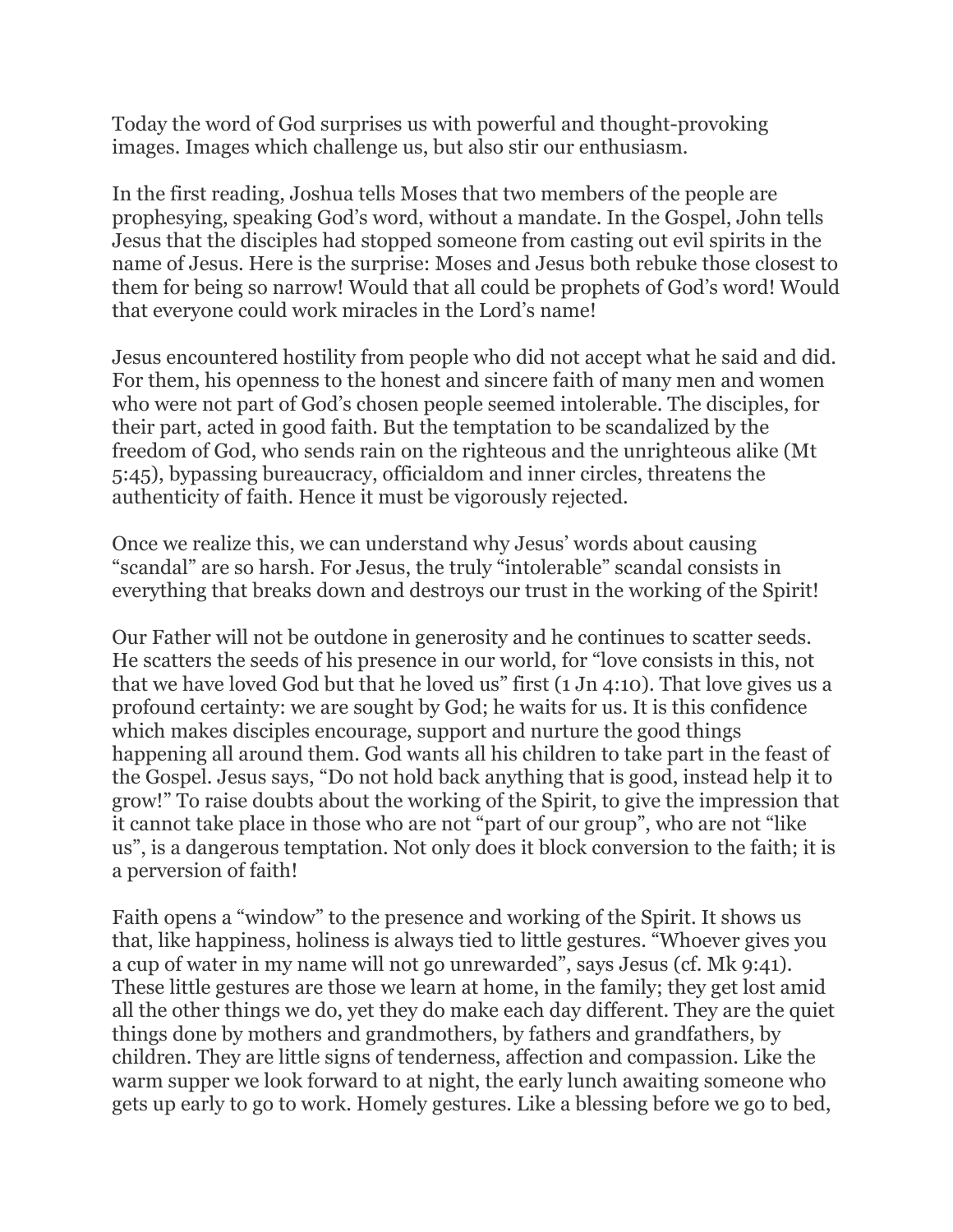or a hug after we return from a hard day's work. Love is shown by little things, by attention to small daily signs which make us feel at home. Faith grows when it is lived and shaped by love. That is why our families, our homes, are true domestic churches. They are the right place for faith to become life, and life to become faith.

Jesus tells us not to hold back these little miracles. Instead, he wants us to encourage them, to spread them. He asks us to go through life, our everyday life, encouraging all these little signs of love as signs of his own living and active presence in our world.

So we might ask ourselves: How are we trying to live this way in our homes, in our societies? What kind of world do we want to leave to our children (cf. Laudato Si', 160)? We cannot answer these questions alone, by ourselves. It is the Spirit who challenges us to respond as part of the great human family. Our common house can no longer tolerate sterile divisions. The urgent challenge of protecting our home includes the effort to bring the entire human family together in the pursuit of a sustainable and integral development, for we know that things can change (cf. ibid., 13). May our children find in us models and incentives to communion! May our children find in us men and women capable of joining others in bringing to full flower all the good seeds which the Father has sown!

Pointedly, yet affectionately, Jesus tells us: "If you, who are evil, know how to give good gifts to your children, how much more will the heavenly Father give the Holy Spirit to those who ask him!" (Lk 11:13). How much wisdom there is in these few words! It is true that, as far as goodness and purity of heart are concerned, we human beings don't have much to show! But Jesus knows that, where children are concerned, we are capable of boundless generosity. So he reassures us: if only we have faith, the Father will give us his Spirit.

We Christians, the Lord's disciples, ask the families of the world to help us! How many of us are here at this celebration! This is itself something prophetic, a kind of miracle in today's world. Would that we could all be prophets! Would that all of us could be open to miracles of love for the sake of all the families of the world, and thus overcome the scandal of a narrow, petty love, closed in on itself, impatient of others!

And how beautiful it would be if everywhere, even beyond our borders, we could appreciate and encourage this prophecy and this miracle! We renew our faith in the word of the Lord which invites faithful families to this openness. It invites all those who want to share the prophecy of the covenant of man and woman, which generates life and reveals God!